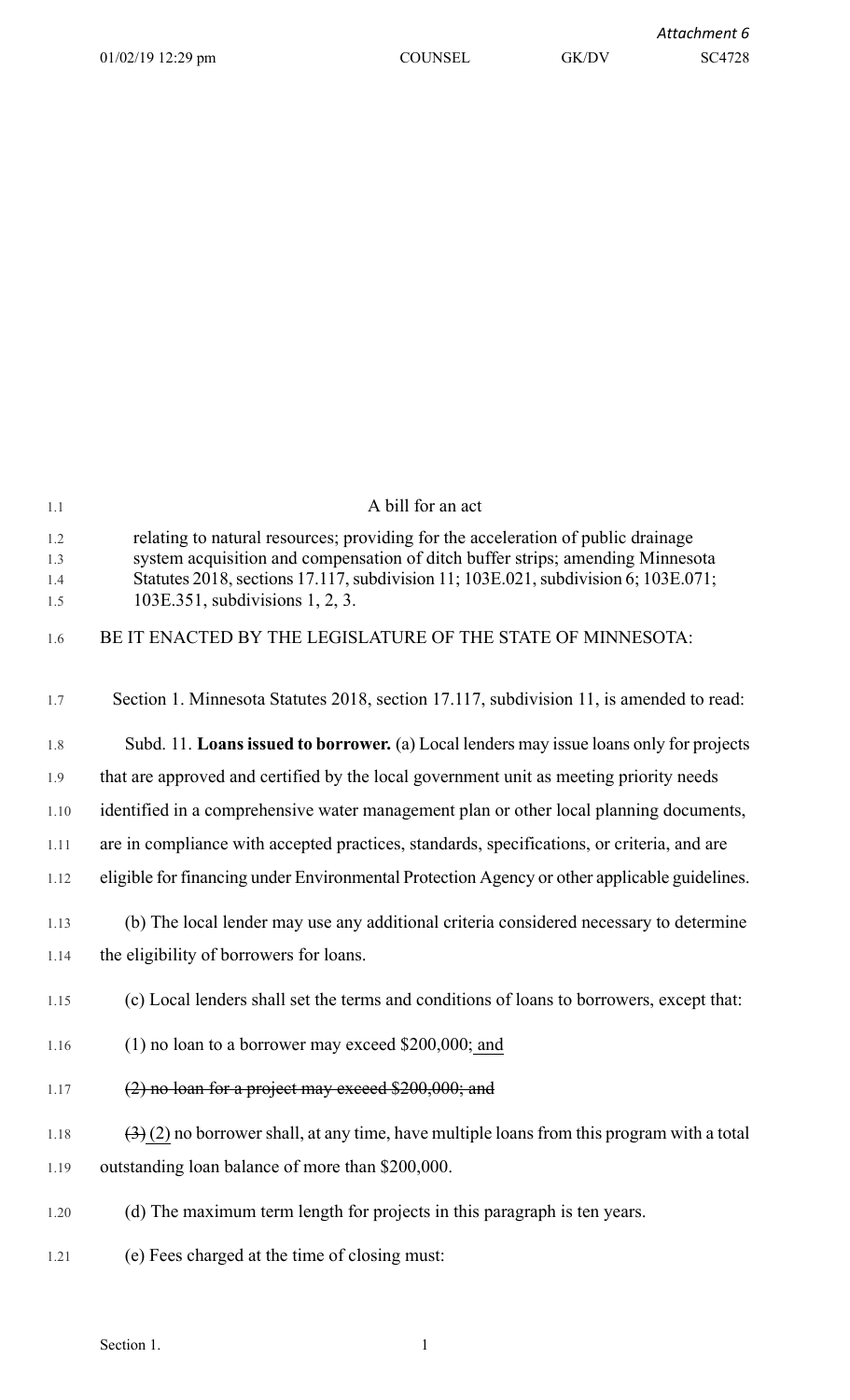- 2.1 (1) be in compliance with normal and customary practices of the local lender; 2.2 (2) be in accordance with published fee schedules issued by the local lender; 2.3 (3) not be based on participation program; and 2.4 (4) be consistent with fees charged other similar types of loans offered by the local 2.5 lender. 2.6 (f) The interest rate assessed to an outstanding loan balance by the local lender must not 2.7 exceed three percent per year. 2.8 Sec. 2. Minnesota Statutes 2018, section 103E.021, subdivision 6, is amended to read: 2.9 Subd. 6. **Incremental implementation establishment; vegetated buffer strips and** 2.10 **side inlet controls.** (a) Notwithstanding other provisions of this chapter requiring 2.11 appointment of viewers and redetermination of benefits and damages, a drainage authority 2.12 may implement make findings and order the establishment of permanent buffer strips of 2.13 perennial vegetation approved by the drainage authority or side inlet controls, or both, 2.14 adjacent to a public drainage ditch, where necessary to control erosion and sedimentation, 2.15 improve water quality, or maintain the efficiency of the drainage system. The drainage 2.16 authority's finding that the establishment of permanent buffer strips of perennial vegetation
- 2.17 or side inlet controls is necessary to control erosion and sedimentation, improve water
- 2.18 quality, or maintain the efficiency of the drainage system, is sufficient to confer jurisdiction
- 2.19 under this subdivision. Preference should be given to planting native species of a local 2.20 ecotype. The approved perennial vegetation shall not impede future maintenance of the 2.21 ditch. The permanent strips of perennial vegetation shall be 16-1/2 feet in width measured 2.22 outward from the top edge of the existing constructed channel. Drainage system rights-of-way 2.23 for the acreage and additional property required for the permanent strips must be acquired 2.24 by the authority having jurisdiction.
- 2.25 (b) A project under this subdivision shall be implemented as a repair according to section 2.26 103E.705, except that the drainage authority may appoint an engineer to examine the drainage 2.27 system and prepare an engineer's repair report for the project.
- 2.28 (c) Damages shall be determined by the drainage authority, or viewers, appointed by 2.29 the drainage authority, according to section 103E.315, subdivision 8. A damages statement 2.30 shall be prepared, including an explanation of how the damages were determined for each 2.31 property affected by the project, and filed with the auditor or watershed district. Within 30 2.32 days after the damages statement is filed, the auditor or watershed district shall prepare 2.33 property owners' reports according to section 103E.323, subdivision 1, clauses (1), (2), (6),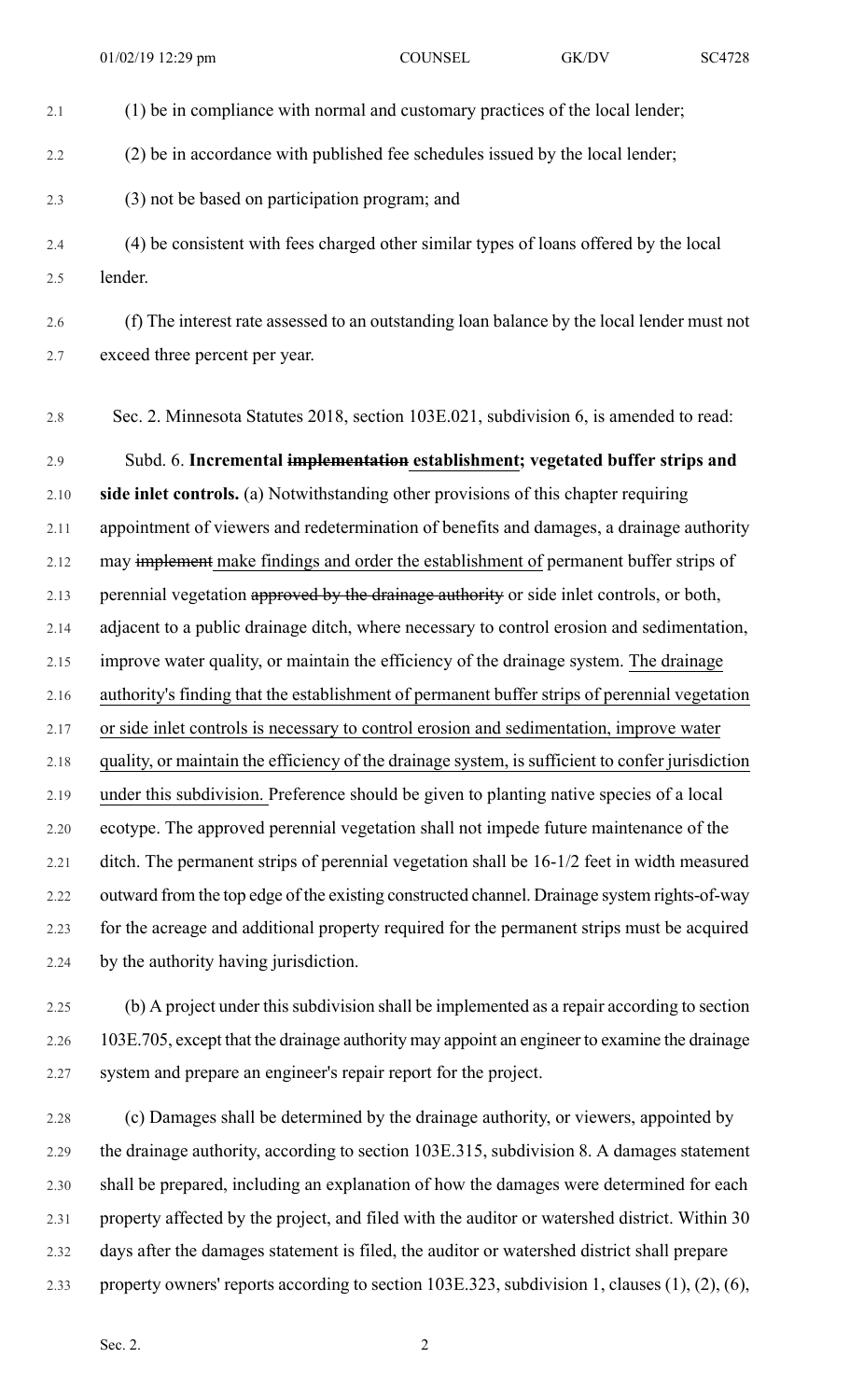3.1 (7), and (8), and mail a copy of the property owner's report and damages statement to each 3.2 owner of property affected by the proposed project.

3.3 (d) After a damages statement is filed, the drainage authority shall set a time, by order, 3.4 not more than 30 days after the date of the order, for a hearing on the project. At least ten 3.5 days before the hearing, the auditor or watershed district shall give notice by mail of the 3.6 time and location of the hearing to the owners of property and political subdivisions likely 3.7 to be affected by the project.

3.8 (e) The drainage authority shall make findings and order the repairs to be made if the 3.9 drainage authority determines from the evidence presented at the hearing and by the viewers 3.10 and engineer, if appointed, that the repairs are necessary for the drainage system and the 3.11 costs of the repairs are within the limitations of section 103E.705.

3.12 Sec. 3. Minnesota Statutes 2018, section 103E.071, is amended to read:

## 3.13 **103E.071 COUNTY ATTORNEY.**

3.14 The county attorney shall represent the county in all drainage proceedings and related 3.15 matters without special compensation, except as provided in section 388.09, subdivision 1. 3.16 A county attorney, the county attorney's assistant, or any attorney associated with the county 3.17 attorney in business, may not otherwise appear in any drainage proceeding for any interested 3.18 person.

3.19 Sec. 4. Minnesota Statutes 2018, section 103E.351, subdivision 1, is amended to read:

3.20 Subdivision 1. **Conditions to redetermine benefits and damages; appointing**

3.21 **viewers.** (a) If the drainage authority determines that the original benefits or damages of 3.22 record determined in a drainage proceeding do not reflect reasonable present day land values 3.23 or that the benefited or damaged areas have changed, or if more than 50 percent of the 3.24 owners of property benefited or damaged by a drainage system petition for correction of an 3.25 error that was made at the time of the proceedings that established the drainage system, the 3.26 drainage authority may appoint three viewers to redetermine and report the benefits and 3.27 damages and the benefited and damaged areas.

3.28 (b) If more than 26 percent of the owners of property, or owners of 26 percent of the 3.29 property, benefited or damaged by a drainage system petition for a redetermination of 3.30 benefits and damages, the drainage authority shall make a determination on the petition in

3.31 accordance with paragraph (a).